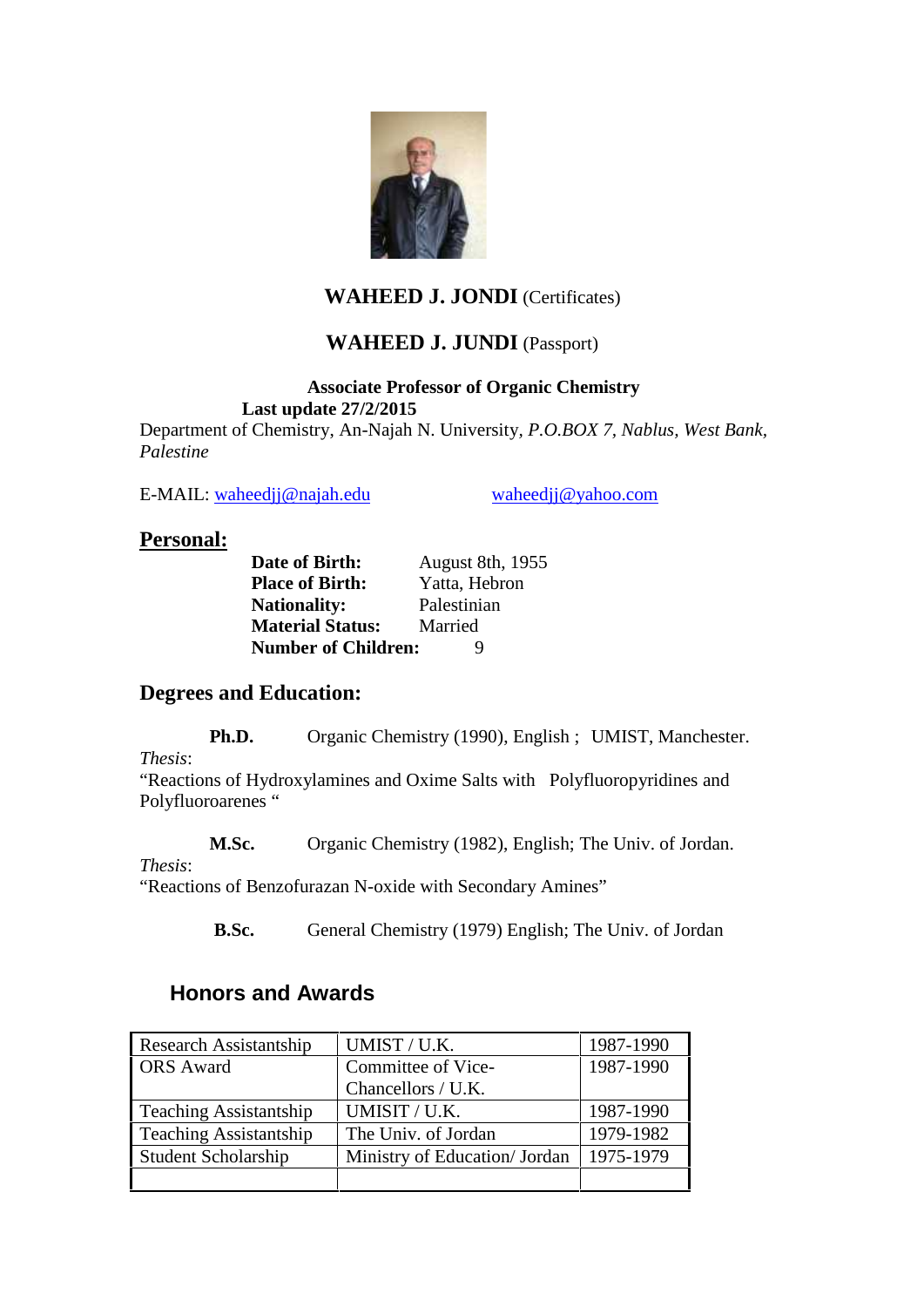#### **PROFESSIONAL EXPERIENCE (TEACHING & RESEARCH):**

*ARAB AMERICAN UNIVERSITY ,*(part time) (2007-2009) Jenin, Palestine. *Teaching***:**

- 1) Organic Chemistry and organic labs
- *2)* Polymer Chemistry

*AN-NAJAH NATIONAL UNIVERSITY, Chemistry, PO Box 7, Nablus, West*

Instructor (1982-1987)

Assistant Professor, In Organic Chemistry (1990-1996) Associate Professor, in organic Chemistry (1996-Now)

# *Teaching:\**

*1) Advanced Organic Chemistry (senior level Chem. 23431) 2) Advanced Organic Chemistry (M.Sc. Chem. 423531) 3) Special Topics in Organic Chemistry (senior level Chem. 23483) 4) Organic Chemistry I, II & III and laboratories (Chem. 23231, 23232, 23331, 23235 & 23335) 5) Organic Chemistry for biology……and laboratory (23233 and 23237) 6) Organic Chemistry and laboratory for medicine (Chem. 23236) and (7004002) 7) Organic Spectroscopy ( Chem. 23433) 8) Organic Spectroscopy for M.Sc. (423532) 9) Identification of Organic Compounds (23432) 10) Organic Chemistry for Pharmacy I & II and their laboratories (10211, 10213, 10212, 10213, 102219 and 102220) 11) General Chemistry (Freshman Classes) lecture & laboratory 12) Organic Chemistry for Chemical Engineering (23238) 13) Special Topics in Organic Chemistry for M.Sc., (423583) 14) Organic Technology\*\**

*\* I have taught some of these courses more than 50 times.*

*\*\* The department has stopped releasing this course.*

#### *Research:*

*(1) Cluster versus non-cluster catalysis in olefin thermal isomerization and hydrosilylation.*

*(2) Naturally Occurring Naphthoquinone: its Isolation, Sepectrophotometric Determination.*

*(3) The Catalytic Activity of Polysiloxane-supported Metalloprophyrins in Olefin Oxidation Reactions: the effect of the support on catalytic activity and selectivity.*

*(4) Preparation of new supported oxidizing and reducing agents that can be applied to hydrocarbons.*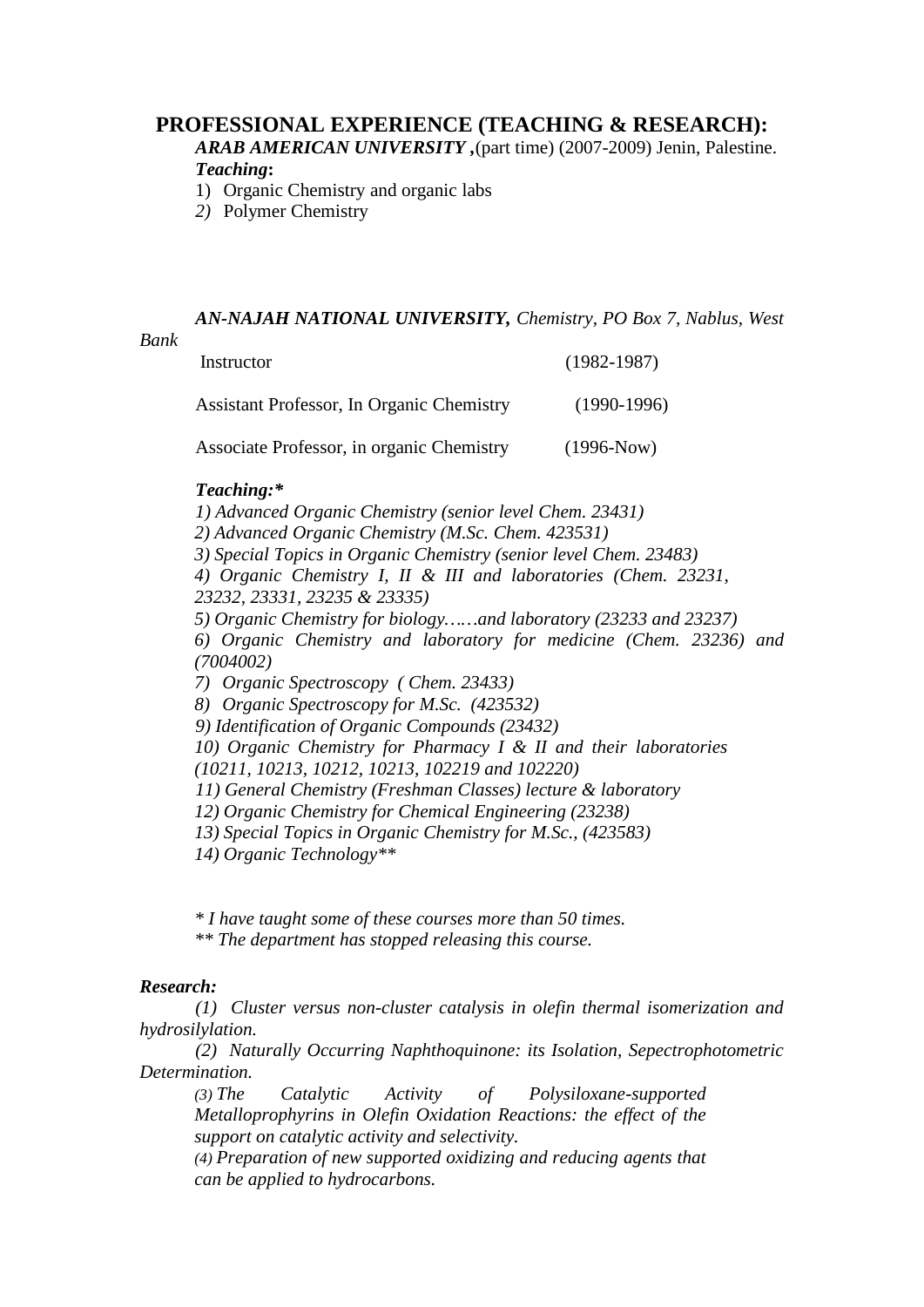- *(5) . The nucleophilic substitution reaction of arenes and heteroarenes (i.e. pentafluoropyridine) , which includes the introduction of oxygen ,nitrogen and carbon substituents in difficult position of polyfluoronated aromatic rings, such as the 2-and 3-positions of pentafluoropyridine.*
- *(6) Isolation, characterization and synthesis of active ingredients exist in certain medicinal plants.*
- *(7) Modification of biologically active compounds isolated from plants and studying the biological activity of these modified compounds.*
- *(8) Synthesis and characterization of organic compounds that can be combined to Distamycin A analogues, which block the minor grove of DNA and used as anti-bacterial, anti-viral, anti-cancer and other biological activities.*
- *(9) The use of clay micro- and nano-particles as support for hetero-catalysts in different reactions to improve the yield and the rate of reactions.*

*UNIVERSITY OF MANCHESTER, PO Box 88, Manchester M61 1QD , England* Teaching Assistant, (1987-1990)

*Teaching: Practical Organic & Practical General Chemistry Classes for Sophomore Students. .*

#### *Research:*

- *1) Reactions of Diethylhydroxylamine, oximes and Hydrazones Salts of Sodium, Lithium and Potassium with Poly Haloaromatic and Heteroaromatic Compounds.*
- 2) *Nucleophilic Aromatic Substitution on the 2-Position of Pentafouropyridine*

#### *The University of Jordan, Department of Chemistry, Amman, Jordan* **INSTRUCTOR** *(1979-1982)*

#### *Teaching:*

- *(1) Practical Organic Chemistry 1 and 2*
- *(2) Practical Inorganic Chemistry*
- *(3) Practical General Chemistry 1 and 2*
- *(4) Identification of Organic Compounds*

#### *Research:*

*Reactions of Benzofurazan N-oxide with Secondary Amines*

#### *The Ministry of Education:*

*Teacher at Secondary School (1979-1981)*

#### **THESIS SUPERVISION and CO-SUPERVISION:**

- 1) **M.Sc.**
	- **a) Hani Abed**
	- **b) Afaq Kilani**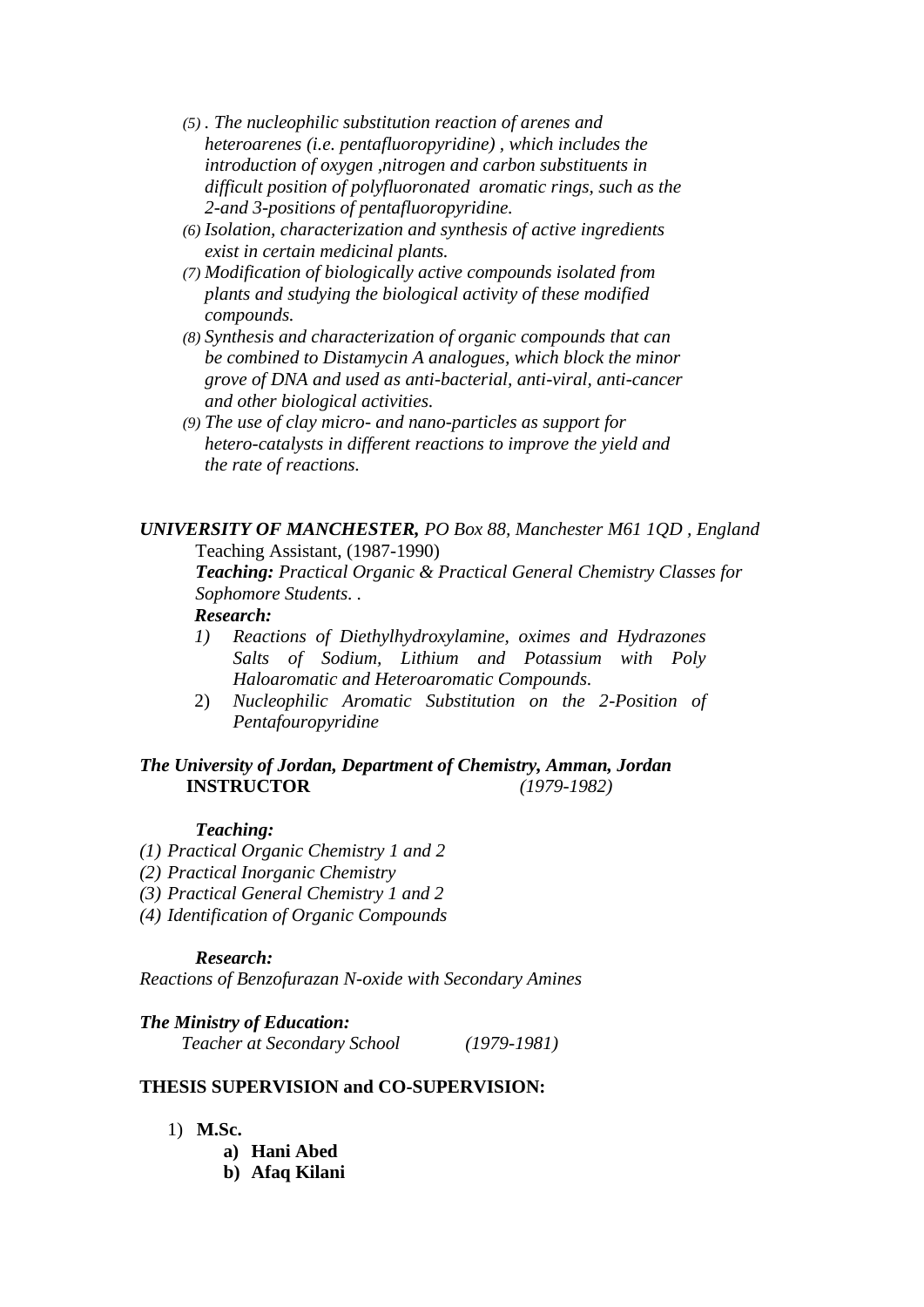- **c) Mohammad Suliman**
- **d) Aqab Amer**
- **e) Saeda Dado**
- **f) Hisham Abed (2009)**
- **g) Waseem Mansor (2013)**
- **h) Somoud Yaseen (still on)**
- **i) Nadine Qalalweh (still on)**
- **j) Remah Abd-Elrazzaq (still on)**
- **k) Baraa Yassen (still on)**
- **l) And many others**
- 2) **Ph.D.**
	- **a) Ahmad Hamaydeh (2010)**

## **ADMINISTRATION:**

- 1) *Chairman*, Chemistry Department. Annajah N. University (2000-2004)
- 2) *Chairman*, General Safety Committee. Annajah N. University (1998-2005)
- 3) *Chairman*, General Safety Committee. Annajah N. University (2007-2008)  $(2010 - 2013)$
- 4) *Many Other Departmental Committees*

## **Conferences:**

- 1) "Catalytic Activity in olefin hydrosilation reactions by novel catalysts which consist of { Mn III(Tpyp}+ complex ions intercalated inside matrices of nano" Waseem Mansour, **Waheed Jondi**, Ahed Zyoud and, Hikmat S. Hilal The first symposium in applied chemistry for innovation and development,April,24, 2014.; 03/2014
- 2) Catalytic activity in olefin hydrosilylation reactions by novel catalysts which consist of  $[Mn (TPyP)] + complex ions intercalated inside matrices of nano$ (Montomorillonite) particles

Waseem Mansour, **Waheed Jondi**, Ahed Zyoud and, Hikmat S. Hilal [Show abstract]

Palestinian Conference on Graduate Students Research in Natural and Applied Sciences, Birzeit University, Birzeit, Palestine; 03/2014

3) "[Mn (TPyP)]+ complex ions intercalated inside matrices of nano (Kaolinite) and Montomorillonite) particles: Catalytic activity in olefin hydrosilylation reactions "

Waseem Mansour, **Waheed Jondi**, Ahed Zyoud and, Hikmat S. Hilal Palestinian International Chemistry Conference, Birzeit University, Birzeit, Palestine, March 23- 24, 2013., Birzeit University; 03/2013.

- 4) "Catalysis of Organic Reactions Using Metalloporphyrins Intercalated Inside Nano- and Micro- Clay Particles" Waseem Mansour, **Waheed Jondi**, Ahed Zyoud and, Hikmat S. Hilal The International Conference of Young Chemists,, University of Jordan, Amman, Jordan,; 04/2012
- 5) "Hydrosilylation Reaction Catalysis Using Metalloporphyrins Intercalated Inside Nano- and Micro-Clay Particles Used in Glass Industry", Waseem Mansour, **Waheed Jondi**, Ahed Zyoud and, Hikmat S. Hilal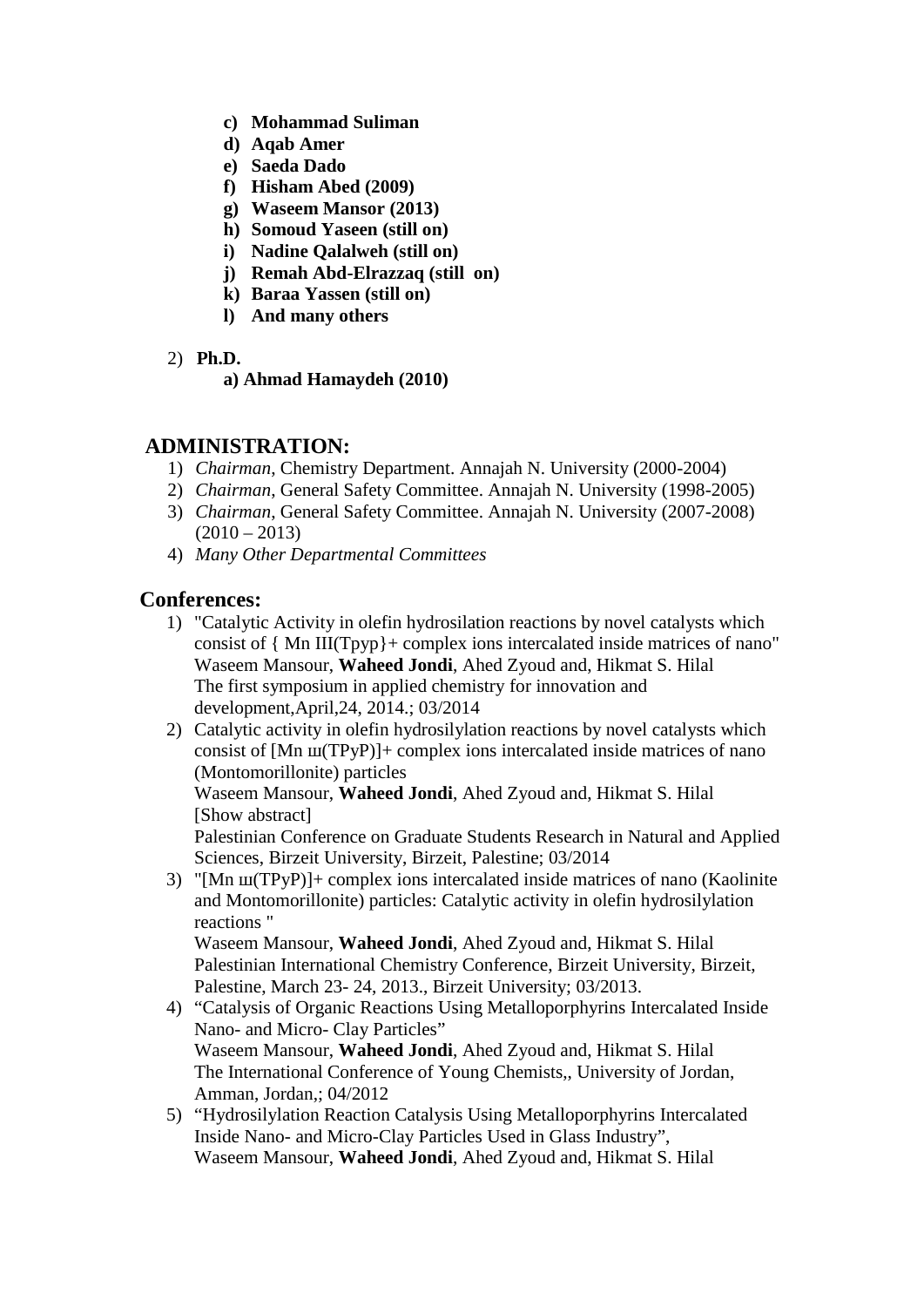", Chemistry Research and Palestinian Industry Conference, Hebron University, Hebron, Palestine, April 4-5, 2012., Hebron University, Hebron, Palestine,; 04/2012.

6) " Novel Nano- and Micro-supported Catalyst Using Metalloporphyrins Intercalated Inside Nano- and Micro- Treated Clay Particles of Organic reactions)

Waseem Mansour, **Waheed** Jondi, Ahed Zyoud and, Hikmat S. Hilal The first International Palestinian Conference on Nanotechnology for Advanced Material and Devices,, An-Najah National University, Nablus, Palestine,; 03/2012.

7) "Activity of New Supported Catalysts in Olefin Hydrosilylation Reactions", Waseem Mansour, **Waheed Jondi**, Ahed Zyoud and, Hikmat S. Hilal Palestinian Symposium on Nanoscience and Nanotechnology,, Birzeit University, Ramallah, Palestine,; 12/2011.

## **Publications:**

- **1) In vitro antioxidant and antitumor activities of six selected plants used in the Traditional Arabic Palestinian herbal medicine** Ahmad Ibrahim Husein, Mohammed Saleem Ali-Shtayeh, **Waheed Jebril Jondi**, Zatar N., Ibrahim M. Abu-Reidah, Rana M. Jamous *Pharmaceutical Biology 10/2014; 52.(10):1249–1255.*
- **2) Antimicrobial activities of six plants used in Traditional Arabic Palestinian Herbal Medicine.**

Ahmad Ibrahim Husein, Mohammed Saleem Ali-Shtayeh, Rana Majed Jamous, Salam Yousef Abu Zaitoun, **Wahid Jebril Jondi**, Nidal Abd-Aljapar Zatar

*African journal of microbiology research 09/2014; 8(38):3501-3507.*

**3) . 13880209.2014 antioxidant antitumor six Pal pls Husein, Ali-Shtayeh, Jamous et al 2014**

Ahmad Husein, Ali-Shtayeh M.S., Jondi W. J., Zatar N., Abu-Reidah I. M., Jamous R. M.

- **4) Phthalate derivatives are naturally occurring in Arum palaestinum** Ahmad Ibrahim Husein, Mohammed Saleem Ali-Shtayeh, Rana M. Jamous, **Waheed Jebril Jondi**, Nidal Abd-Aljapar Zatar *International Journal of Current Research and Academic Review. 01/2014; 2(9):195-203.*
- **5) Synthesis and Biological Evaluation of Novel Mono Acid Esters Derived from the Constituents of Urtica pilulifera.**

Ahmad I Husein, **Waheed J Jondi**, Nidal A Zatar, Mohammed S. Ali-Shtayeh [Show abstract]

*Iranian journal of pharmaceutical research (IJPR) 01/2014; 13(4).*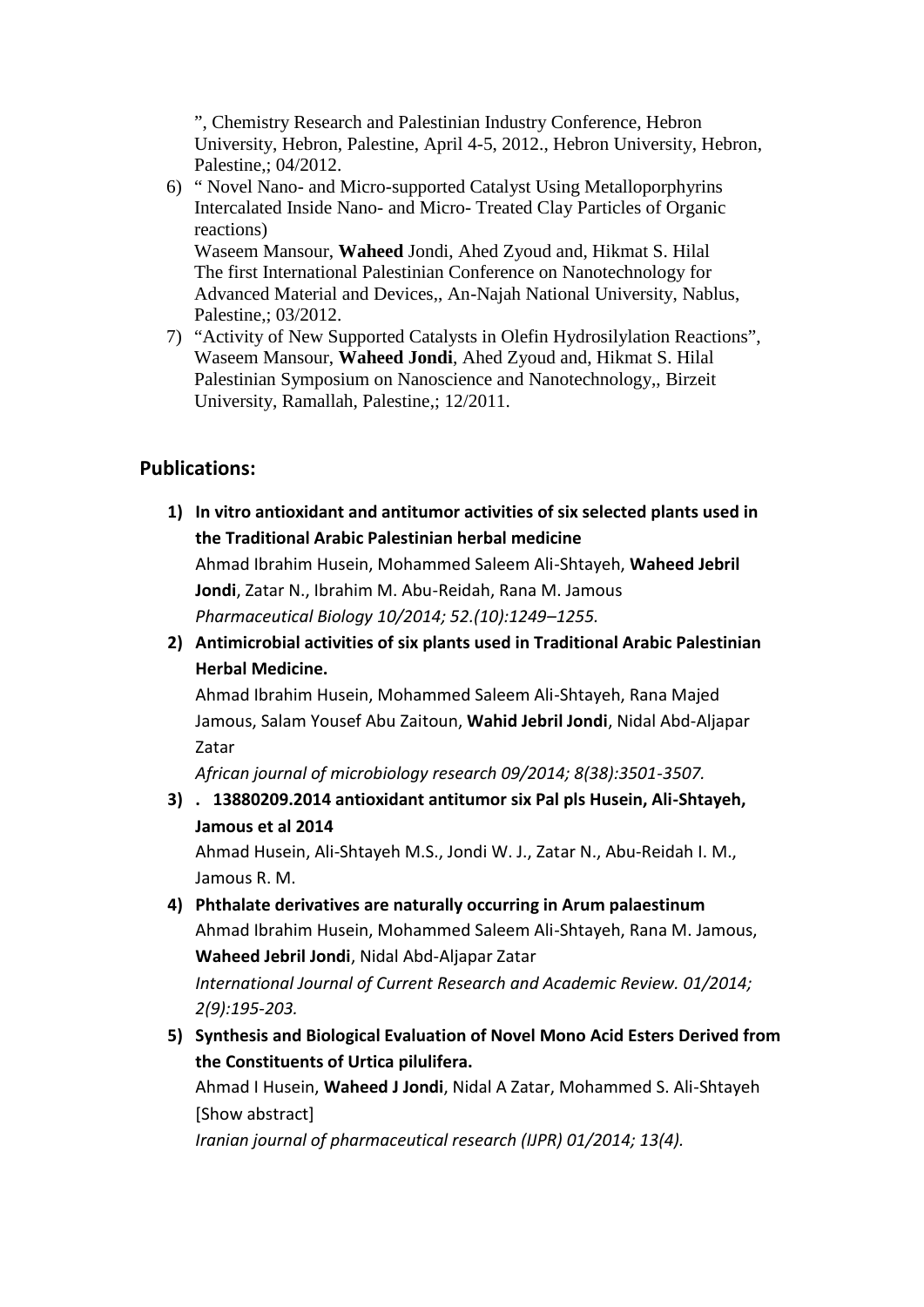**6) High Performance Liquid Chromatographic Method for Quantitative Determination of Emodin in Rumex Cyprius Marb, Spectrophotometric Studies.**

Ahmad Ibrahim Ahmad Husein, Mohammed S. Ali-Shtayeh**, waheed J. Jondi**, Nidal A. Zatar, Mohammed A. Al-Nuri *International Journal of Sciences: Basic and Applied Research (IJSBAR) 01/2014; 18(2):217-222.*

- **7) Oxidation of some Alicyclic Amines by Potassium Hexacyanoferrate ( ) in Alkaline Medium: A Kinetic and Mechanistic Study** M. M. Al-Subu, A. A. Amer**, W. J. Jondi**, M. Hanoun, M. J. Musmar *Journal of Molecular Catalysis A Chemical 10/2013; 39(1):1-11*
- **8) Antioxidant and anticancer activities of six Palestinian plants used in traditional medicine .**

Ahmad Ibrahim Husein1 ,2\* , Mohammed Saleem Ali-Shtayeh2, **Waheed Jondi1**, and Nidal Abd-Aljapar Zatar1

*TURKISH JOURNAL OF CHEMISTRY (2013). KIM-1304-71*

**9) Synthesis of Novel Biologically Active Mono Acid Esters Derived from the Constituents of Urtica pilulifera .** Ahmad Husein, **Waheed Jondi**, Mohammed Ali-Shtayeh, Nidal Zatar 2013,

*Iranian journal of pharmaceutical research (IJPR) 01/2013; ·*

- **10) " Isolation and Antifungal Evaluation Juglans regia L Extracts"** A.I.Husein,M.A.Al-Nuri,N.A. Zatar**, W. J. Jondi**, M.S.Ali-Shtayeh ,I.K.Warad *IJRRAS. 11/2012; 3(2):655-660*
- **11) Isolation and Antifungal Evaluation of Rumex cyprius Murb Extracts"** A.I.Husein, M.A.Al-Nuri, N.A.Zatar, **W.J.Jondi**, M.S.Ali-Shtayeh" . *J.Chem.& Chem.Engin.,2012,6,547-550.*
- **12)Osmium (VIII)-catalyzed Oxidation of some cyclic amines by potassium hexacyanoferate (III) in alkaline media**. M.M. Al-Subu, **W.J.Jondi**, A.A.Amer, M. Hunoun, M.J.Musmar.

*The Chem. of Heterocyclic Cpds 4(2003)559-565.*

**13)Oxidation of some alicyclic amines by potassium hexacyanoferrate (III) in alkaline medium: a kinetic and mechanistic study.**

M. M. Al –Subu, M. Hannoun, A. A. Amer, **W. J. Jondi** and M.J. Musmar. *An- Najah J. Res. 15 (2001) 29-39.*

**14) Kinetics and mechanism of oxidation of 1-octene and heptanal by crown ether-solubilzed potassium permanganate in non-aqueous solvents.** M.M. Al-Subu, Waheed J. Jondi, S. A. Dado and H.S. Hilal. *Trans. Met. Chem. 27(2002) 223-227.*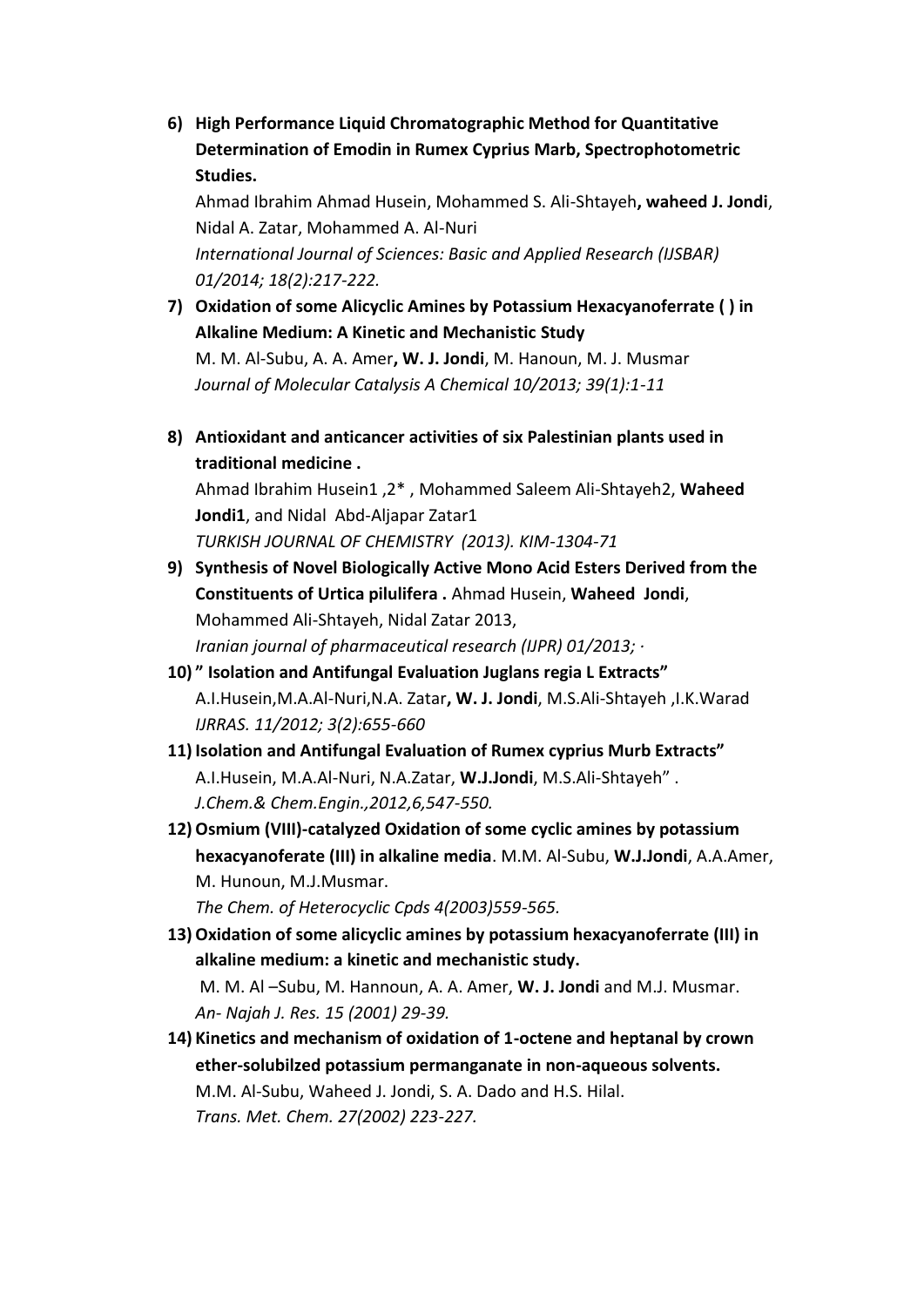**15) Terminal olefin isomerization reactions catalyzed by poly (siloxane) supported Ru3(CO)12: the effect of the support on the catalyst selectivity, activity and stability,**

H. S. Hilal, M. Sulaiman, **W. Jondi**, Sh. Khalaf and Moayad Masoud, *Al-Azhar University Journal, Gaza, Vol. 1, No.1 (1999), pp.1-21.*

**16) "Poly (siloxane)-supported decacarbonyldimanganese (O) catalyst for the olefin Hydrosilylation reactions: the effect of the support on the catalyst selectivity, activity and stability"**

H.S Hilal, M. Sulaiman, **W. Jondi** and Shukri Khalf,

*J. Mol. Catal, A: Chemical, 144 (1998) 47-59.*

**17) Cluster Catalysis of olefin Hydrosilylation and Isomerzation Thermal Reaction Using Co4(CO)10(PPh)2. Waheed J. Jondi**.

*An-Najah J. Res., (1996) 4(10), 42-70.*

- **18) Emodion, a Naturally occurring Anthraquinone: Its Isolation and spectrophotometric Determination in Rumex Cyprious Plants;** M.A. Al-Nuri, Waheed J. Al-Jondi and others. *Spectroscopy Lett. 29(8), 1539-1543 (1996).*
- **19) Catalytic activity of poly (siloxane-supported metalloprophyrins in Olefin oxidation reactions: the effect of the support on catalytic activity and selectivity**. H.S. Hilal, **Waheed Jondi**, S. Khalaf, A. Kilani, M.Suleiman and A. F. Schreiner.

*The J. Mol. Cat. A: Chemical (1996), 113, 35-44.*

- **20) Reaction of Meta. Diethylnitroxide with Pentafluoropyridine, Pentafluorobenzene, Octafluorotoluene and -2-Chloro-3-or5-nitropyridine.** J. Adamson; **Waheed J. Jondi**, Anthony Tipping *J.Fluor. Chem 67 (1996) 67-78;*
- **21) Stoichiometry, Kinetics and Mechanism of Oxidation of L-Cysteine by Hexacyanoferrate (III) In Acidic Media.**

Rajab Abu El-Halawa, M.M. Al-Subu, H.M. Abed and **Waheed J. Jondi**. *An-Najah J. Res., (1996), 4 (10), 23-41.*

- **22) Diethylammonium Tetrafluoro-4-pyridinolate.** A.J. Adamson, R. E. Banks, **W. J. Jondi**., R. G. Pritchard, A. E. Tipping *Acta. Cryst. (1995) C47, 1124-1125.*
- **23) Benzophenone O-(2,3,5,6-Tetrafluoro-4-Pyridyl)Oxime. W. J. Jondi**, R.G. Pritchard and A.E. Tipping. *Acta. Cryst. (1995). C51, 29-293.*
- **24) 5-Fluoro-8,8-dimethy e -7-oxo-3,9-diazobicyclo (4,3)nana-5, 9-diene-2,4 dione: a novel Product.**

R.E. Banks, **Waheed J. Jondi**, R.G. Pritchard and A.E. Tipping. *Acta. Cryst. (1995). C51, 515-517.*